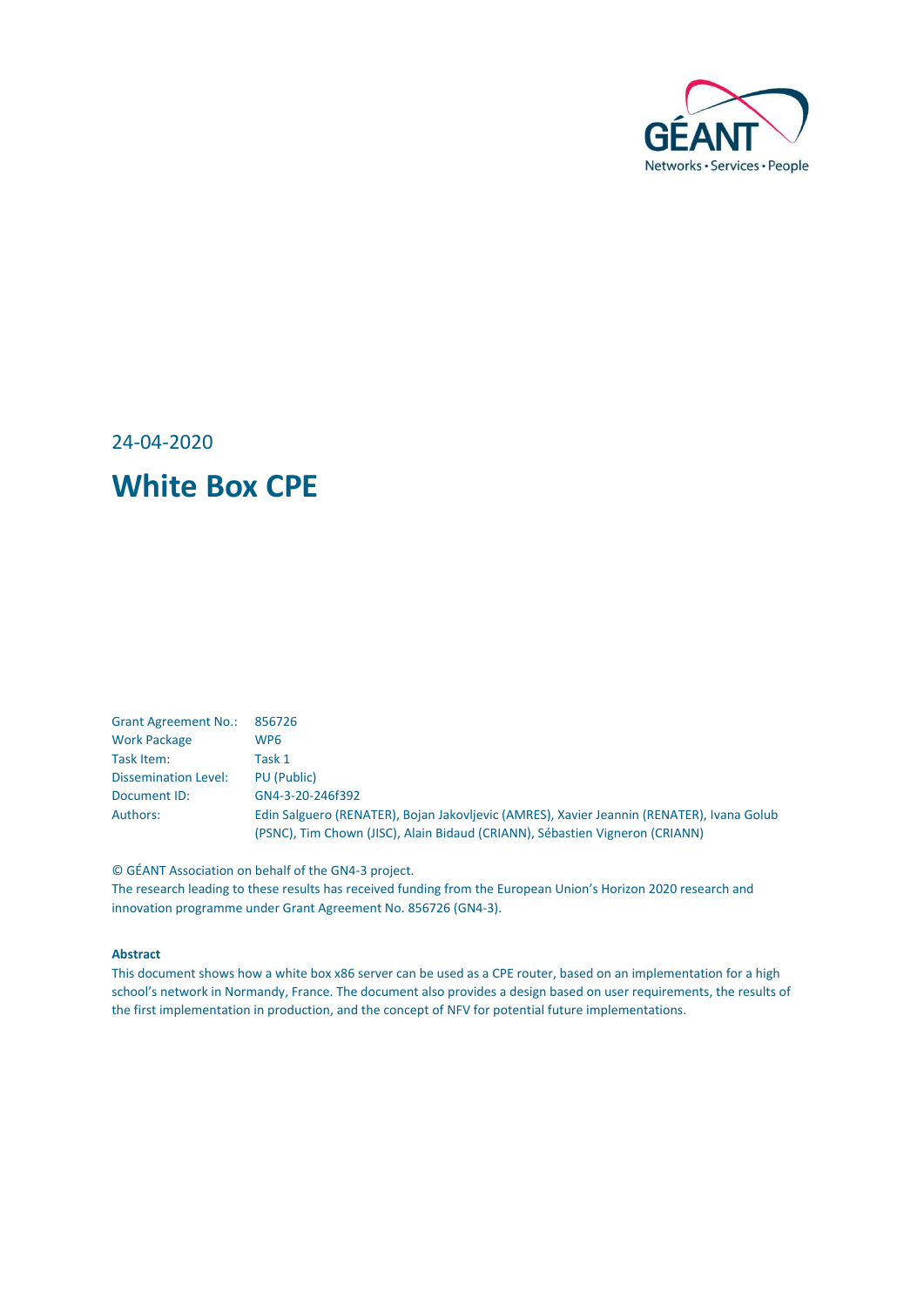

# **Table of Contents**

|                | <b>Executive Summary</b>  |                                        | $\mathbf{1}$ |
|----------------|---------------------------|----------------------------------------|--------------|
| 1              | Introduction              |                                        |              |
| $\overline{2}$ |                           | <b>Use Case Description</b>            | 3            |
|                | 2.1                       | Performance Requirements               | 3            |
|                | 2.2                       | <b>Reliability Requirements</b>        | 4            |
|                | 2.3                       | <b>Cost Requirements</b>               | 4            |
| 3              | Solutions and Methodology |                                        | 5            |
|                | 3.1                       | <b>Router CPE Validation</b>           | 5            |
|                | 3.2                       | White Box Virtual CPE Router           | 6            |
|                | 3.3                       | <b>Implementing Automation</b>         | 7            |
| 4              |                           | <b>Production Network Results</b><br>8 |              |
| 5              |                           | Conclusions<br>9                       |              |
| Appendix A     |                           | FRR CPE router configuration           | 10           |
| Appendix B     |                           | Ansible implementation                 | 12           |
| References     |                           |                                        | 16           |
| Glossary       |                           |                                        | 17           |

# **Table of Figures**

| Figure 3.1: Dell VEP series 4600                       | 5 |
|--------------------------------------------------------|---|
| Figure 3.2: CPE Logical modular design                 | 6 |
| Figure 3.3: VNF stacking in virtualisation             |   |
| Figure 4.1: White box router CPE bandwidth consumption | 8 |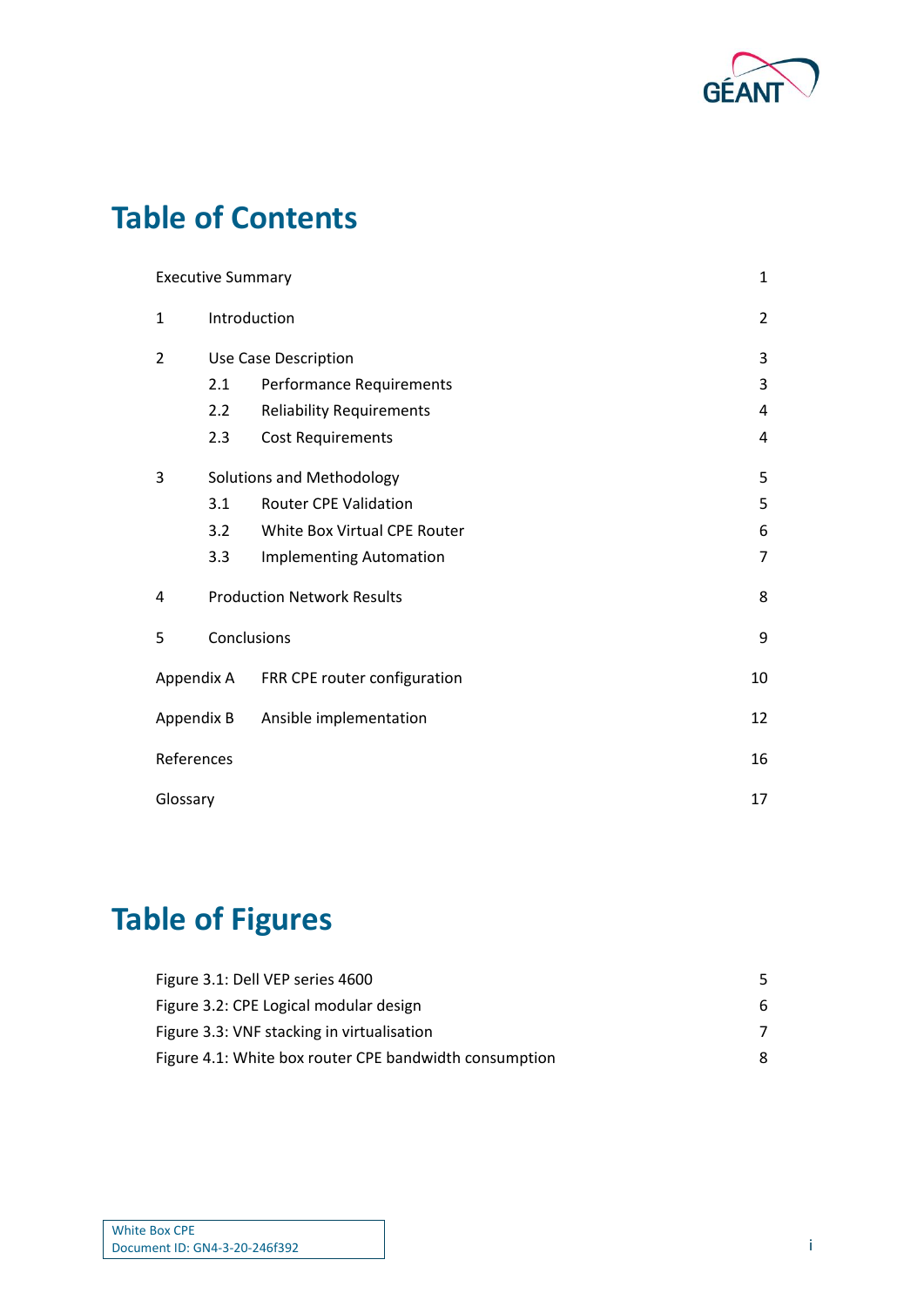

## <span id="page-2-0"></span>**Executive Summary**

This document describes a white box technology pilot run for a high-school network in Normandy, France. It shows how a white box x86 server can be used as a CPE router, including the requirements, design and results obtained from the devices installed in the production network. It also explores the concept of NFV for potential future implementations.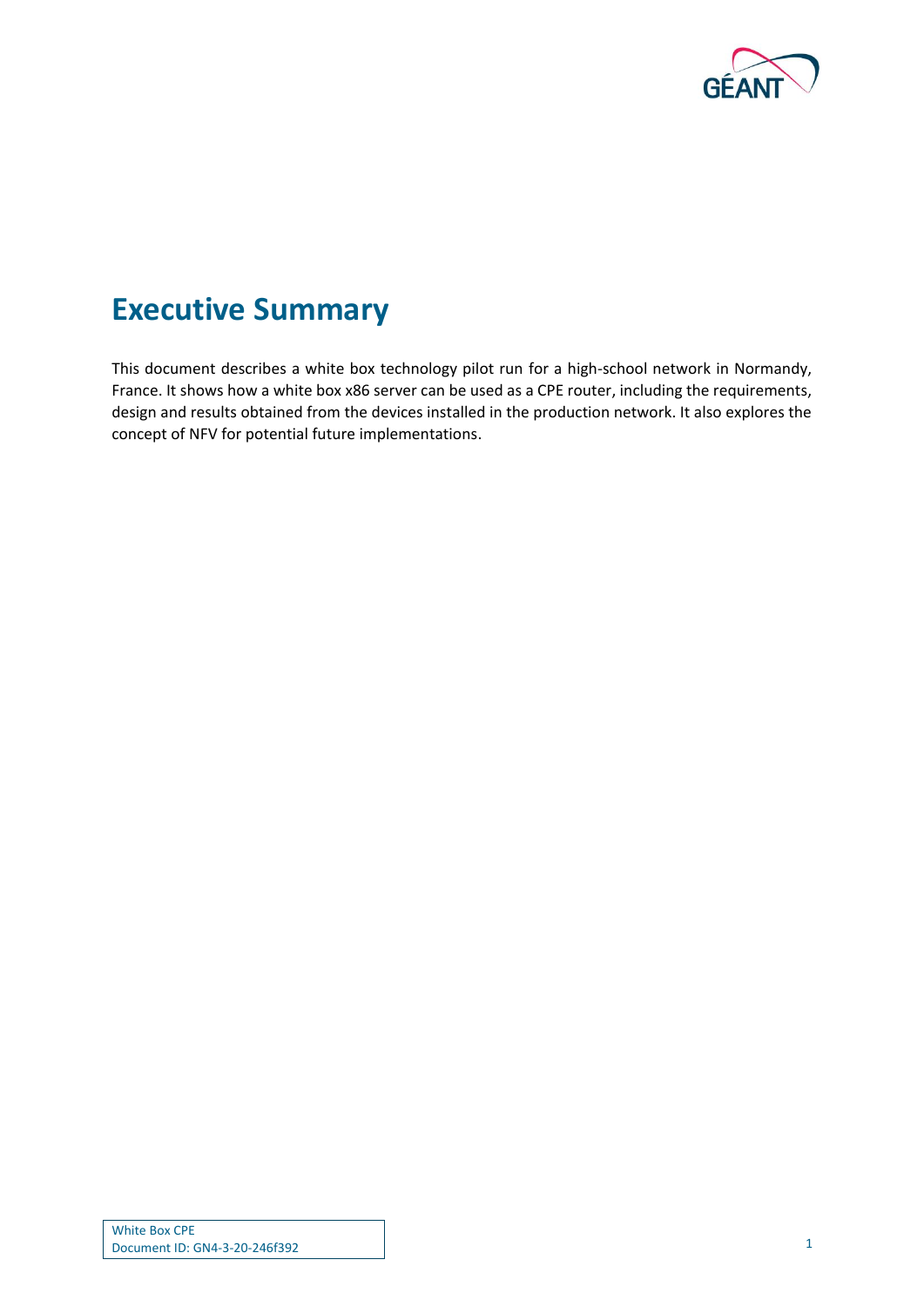

## <span id="page-3-0"></span>**<sup>1</sup> Introduction**

A white box is a switch/router manufactured from commodity components that allows different Network Operating Systems (NOSs) to be run on the same piece of commodity hardware, decoupling the NOS software from the hardware.

White boxes, first deployed widely in data centres, offer an impressive forwarding capacity for a very low price, and are now potentially available for research and education (R&E) use cases. Although current NOS platforms do not provide all the features required by National Research and Education Networks (NRENs), the white box technology approach has the advantage of improving an NREN's level of independence from router vendors and could change the way NRENs manage their network deployments.

The white box chipset forwarding characteristics (forwarding capacity, internal memory, size of buffers) determine the scenarios in which it can be used in NREN networks (e.g. exchange point (IX) switch, data centre switch, CPE device, MPLS P/LSR router, etc.). For more details, see the review conducted by the *Network Technology Evaluation* task (WP6 T1) in the GN4-3 project on the applicability of new types of white box devices in to research and education community use cases [\[D6.3\]](#page-17-1).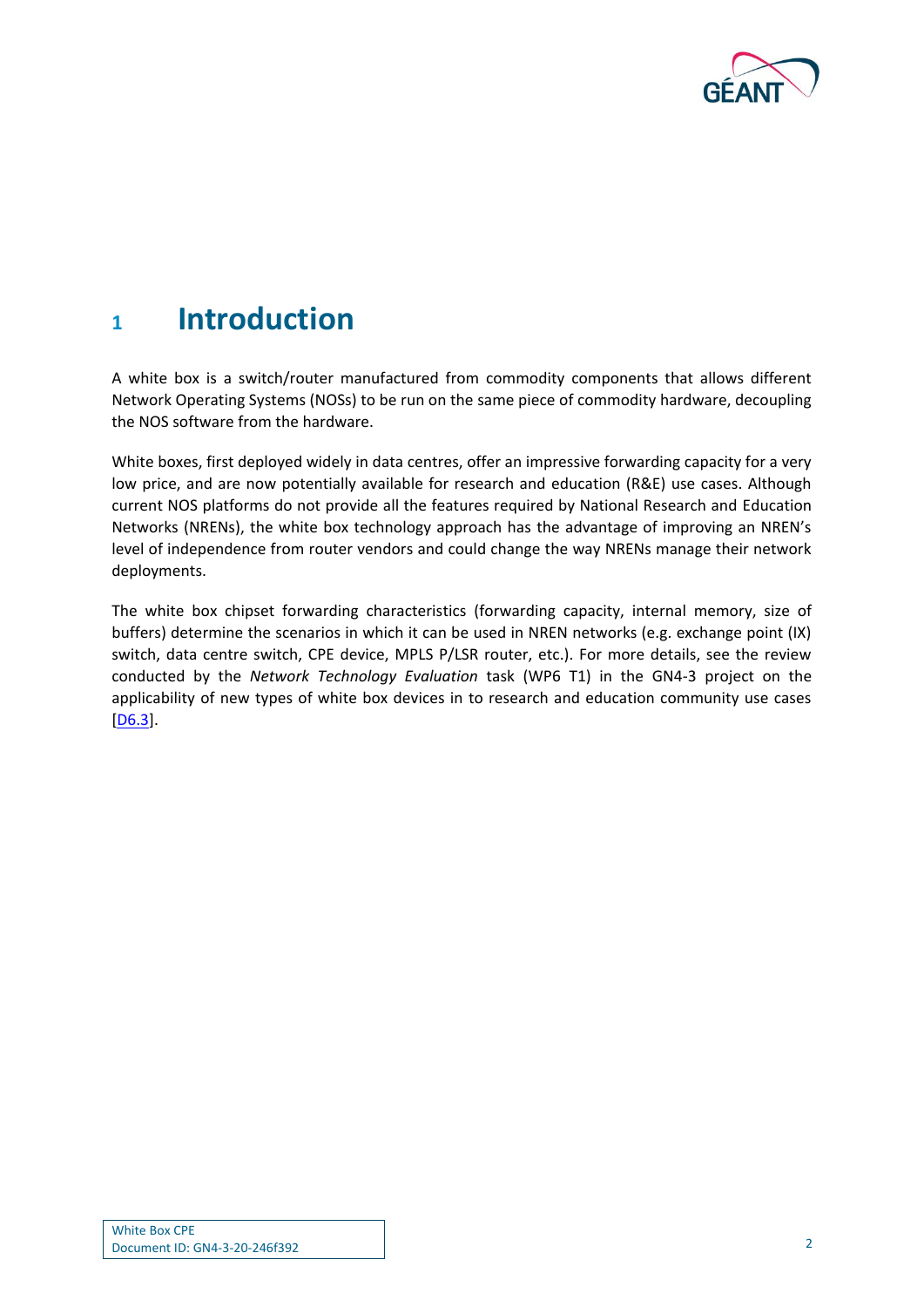

## <span id="page-4-0"></span>**<sup>2</sup> Use Case Description**

The Normandy CPE use case is related to the refresh of the CPE router that interconnects high schools to the Normandy [\[RN\]](#page-17-2) regional network, SYVIK [\[SYVIK\]](#page-17-3). Currently, there are around 120 high schools equipped with Cisco routers that are connected to the SYVIK network. One of the limitations of the existing network is that the current router platform does not offer a 1Gbps connection.

The SYVIK network is directly connected to the backbone network of RENATER (the French NREN). The main objective of the project is to improve the capacity and the flexibility of the networking devices that interconnects the high schools in the Normandy region. SYVIK would like to be more independent from its hardware provider and possibly bring additional services to the high schools. The actual equipment in use is not capable of sustaining the increasing network bandwidth demand, but also it is not the cheapest solution.

#### <span id="page-4-1"></span>**2.1 Performance Requirements**

To fulfil the project requirements, the following set of features are recognised as necessary capabilities for deployment:

- RIB capacity of 4k/4k routes (IPv4/IPv6)
- FIB capacity of 1k/1k routes (IPv4/IPv6)
- Ethernet MTU up to 9022 bytes and IP MTU up to 9000 bytes
- Switching/Forwarding characteristics
	- Traffic forward capacity of 10Gb/s
	- $\circ$  The forwarding capacity will depend on the number of virtual network functions implemented (e.g. Router, Firewall, DPI etc.)
- Bandwidth connection
	- Being able to connect the high school at 1G up to 10G
- Support for orchestration and automation is required to streamline the deployment, the configuration and the daily management.
- NOS control plane Reproduce the current feature at the same level of performance
	- BGP peering
	- IGP
	- VLAN
	- Logical interface
	- VRF light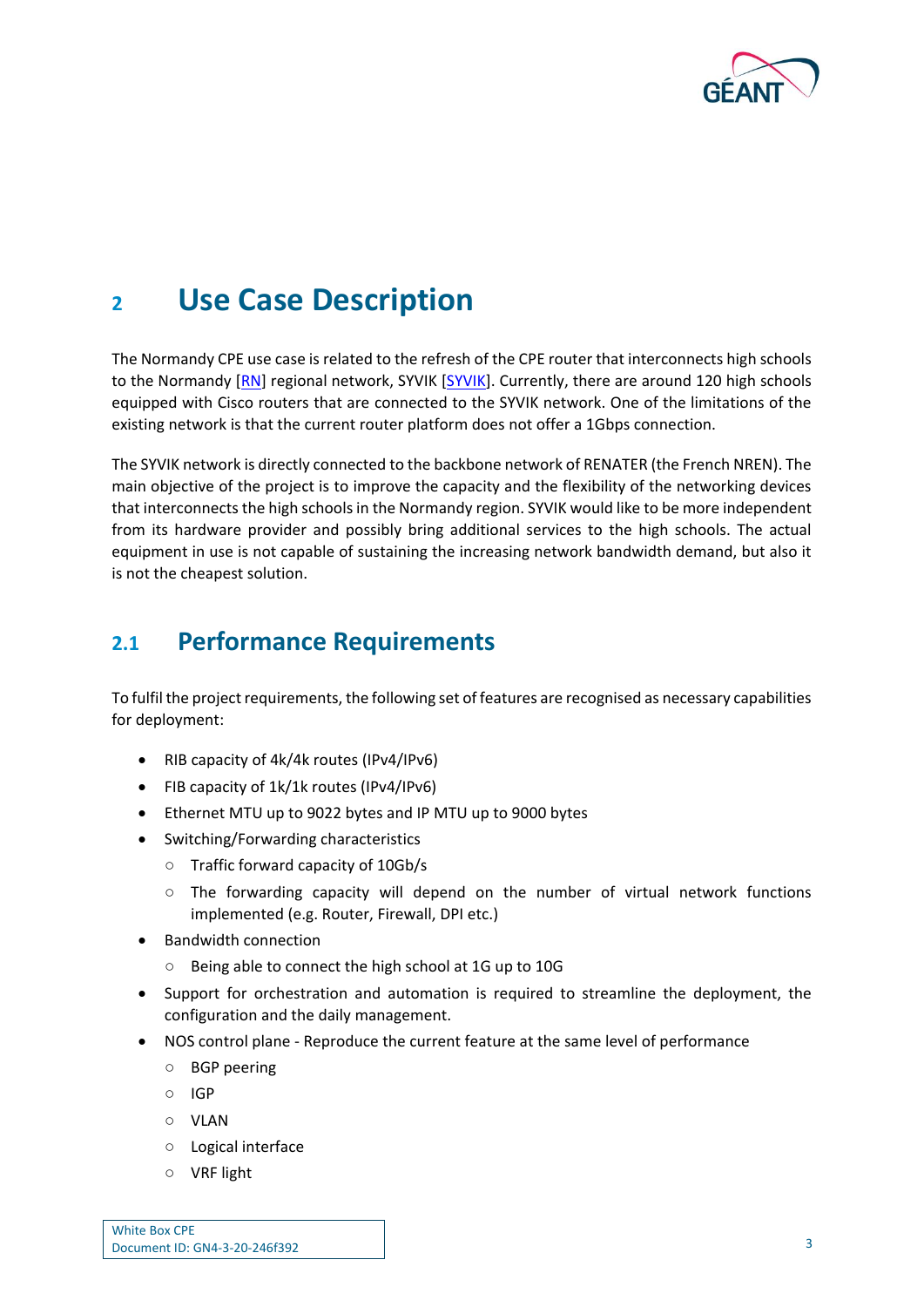

## <span id="page-5-0"></span>**2.2 Reliability Requirements**

- Non-redundant control plane
- Hot-swappable power supplies desired
- Hot-swappable fan units desired
- The service maintenance on site (maximum outage time of 4 hours)

### <span id="page-5-1"></span>**2.3 Cost Requirements**

• The solution must not exceed the cost of the budget required for the previous network infrastructure (see the white box TCO calculator [\[TCO\]](#page-17-4)).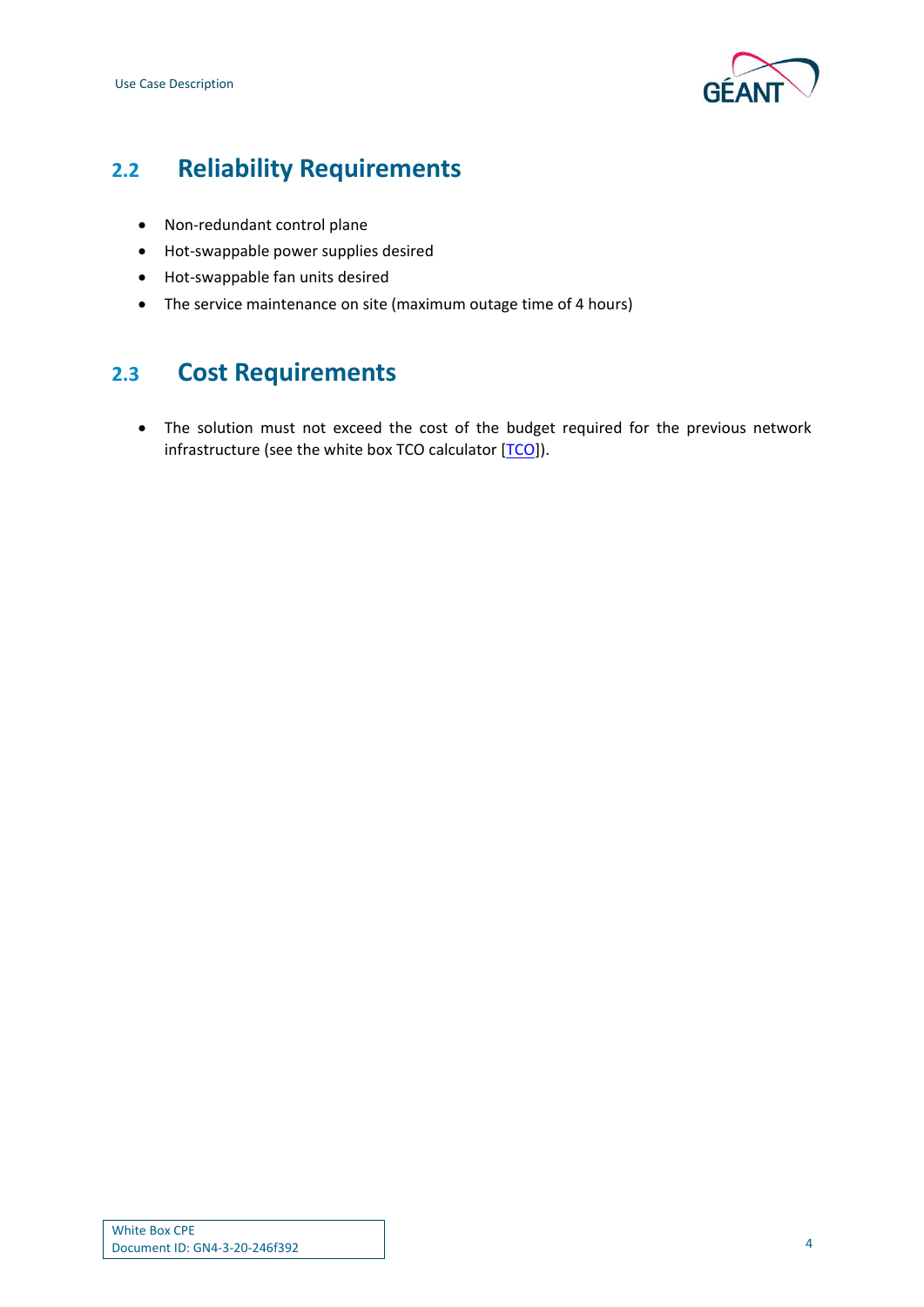

## <span id="page-6-0"></span>**<sup>3</sup> Solutions and Methodology**

In 2019, there was no white box as a CPE router solution, as the white box market was largely driven by data centre and cloud scenarios. Current solutions like bare-metal switches are equipped with highforwarding capacity interfaces. These features increase the price drastically and they are not generally necessary for CPE purposes. To implement a solution based on a white box, a x86 server white box running a virtualised environment with a virtual router on top of the hypervisor is a suitable solution. To be specific, the virtual NOS can be implemented as a VM running on top of a Linux VM. This architecture also provides a way to support the massive deployment via an automation tool provided by Linux tools.

For these reasons, a specific x86 server white box designed to play the role of a small router was chosen from the Dell VEP (Virtual Edge Platform) family [\[VEP\]](#page-17-5). This type of device can run a virtualised environment, and provide 2\*10 Gbps and several 1Gbps ports with a competitive price.

Server Dell VEP 4600:

- x86 architecture (No specific ASIC) (CPU 8 cores, 16GB RAM, 1TB SSD)
- Network connectivity 2x10Gbps + 4x1Gbps
- Extension cards slots (1 Gbps, 10 Gbps, Wifi)
- No graphic card, only console port
- Double power supply + hot swap fan
- Made to run without cooling system



<span id="page-6-2"></span>Figure 3.1: Dell VEP series 4600

### <span id="page-6-1"></span>**3.1 Router CPE Validation**

To achieve the defined requirements, two different NOS (Cumulus Networks and Free Range Routing (FRR)) were tested and validated. Both of them run on a Ubuntu server Linux VM and have been proven to be suitable for a router CPE implementation. From the evaluation, the SYVIK administrators decided to use FRR [\[FRR\]](#page-17-6). FRR is an open source solution which provides the necessary set of features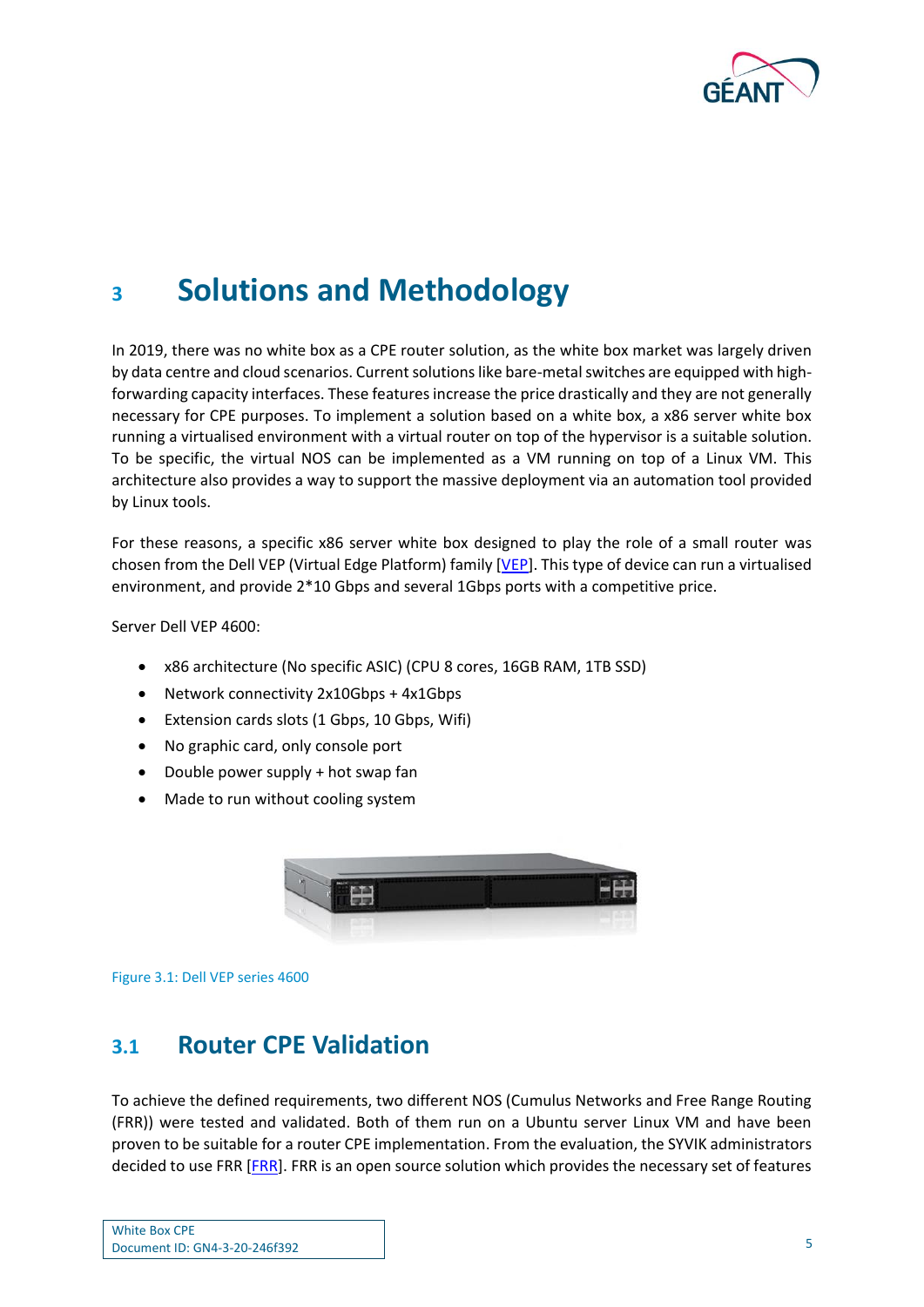

for a router CPE device, and is free of charge, easy to understand and very familiar for those who have worked with most of the popular vendors' networking operating systems in the market.

The validation was based on three main categories:

- System management: User accounts, telnet, TACACS+, SNMP etc.
- Basic security: basic and advanced ACLs
- Routing: this category represents the core of router CPE features. During these tests, a BGP peering was established, sharing static and default routes, VRF-Lite configuration, OSPF deployment etc.

FRR supports only basic L3 ACLs. However, the control plane protection is done in the Linux OS with iptables, so advanced ACLs could be implemented at the Linux level. Even though Cumulus networks [\[CNT\]](#page-17-7) performs better (100 % of tests completed in each category), the client chose FRR because the basic set of features specially for IP routing were all successfully completed, and in addition the platform is free of charge.

#### <span id="page-7-0"></span>**3.2 White Box Virtual CPE Router**



[Figure 3.2](#page-7-1) shows the logical design for the white box server that was used for the implemented solution:

#### <span id="page-7-1"></span>Figure 3.2: CPE Logical modular design

This diagram shows how multiple network services can be delivered using a single interface (usually fibreoptic) by differentiating them with VLANs or sub-interfaces. The CPE white box implementation uses this approach in the same way, and the services are delivered using the VEP x86 server interfaces (2\*10G ports). Internally, since the server is running over a virtualised environment, different services are provisioned as Virtual Network Functions (VNFs). They all communicate via the internal virtual switch. The Router VM NOS part references the NOS running on the top of Linux and represents the router CPE. This design provides a modular architecture for a CPE router implementation.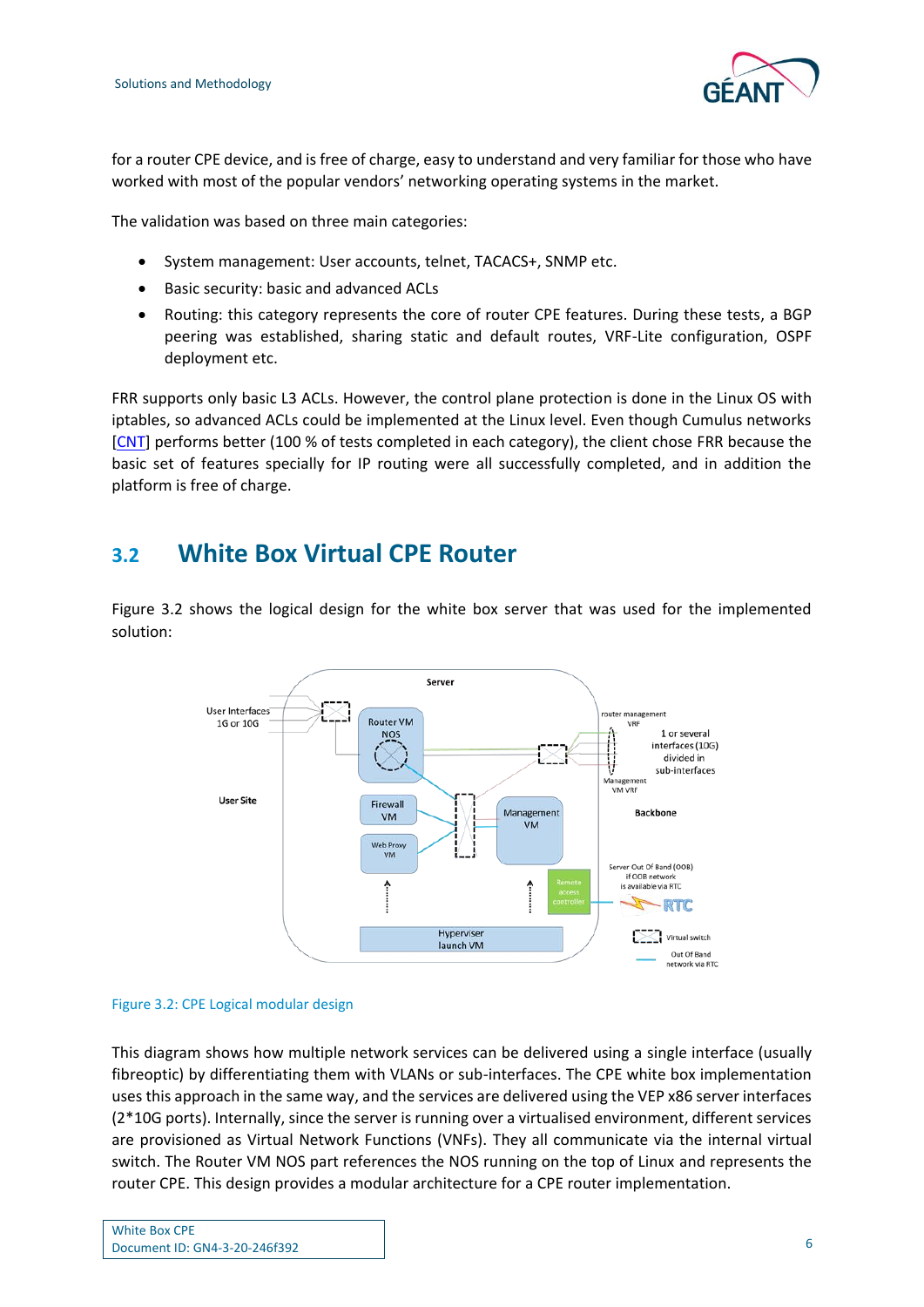

A significant advantage of a white box running in a virtualised environment is that it can support VNFs. Depending on the hardware components (RAM, CPU, etc.), it can support one or several VNFs on the same hardware, delivering a single box solution for many purposes at customer premises (example: router + firewall + web proxy). By doing so, the customer can have a lower total cost of ownership with a single white box device. The VNFs have the advantage of reducing the space and power consumption, have a faster time to deploy and are more flexible. All of them represent cost savings for the network operators.



<span id="page-8-1"></span>

An important consideration during the design phase of white box CPE solution is the choice of the hypervisor and the orchestrator as this determines the structure of the entire management solution. In this particular case, the white box CPE solution was tested over free Proxmox/KVM [\[PROX\]](#page-17-8) and commercial VMWare ESXi [\[VMW\]](#page-17-9) hypervisors. Both of them are fully compatible with white box x86 server, and Proxmox/KVM was chosen for economic reasons.

### <span id="page-8-0"></span>**3.3 Implementing Automation**

Another advantage of white box solutions is that they can run with a Linux OS instance base. For this reason, they are compatible with most of the available Linux utilities. To support a large-scale deployment in the production network, and to reduce the installation and support time required of the NOC, it was decided to provide a solution that includes automation. Ansible [\[ANS\]](#page-17-10) is the tool that was chosen for its simplicity and its different modules for integration with other platforms. Another advantage is that in order to work, Ansible only requires an SSH connection to remote machines (the deployed white boxes) without installation of any external agent.

As expected, the Ansible automation tool was completely compatible with the white box and the NOS FRR. Using Ansible, the white box device can be properly set, starting with FRR software installation and patching, Telnet and SNMP installation, and then configured using a configuration YAML file (an easily understandable file containing the configuration values). These tasks are performed via SSH from the main provisioning server that is running Ansible software.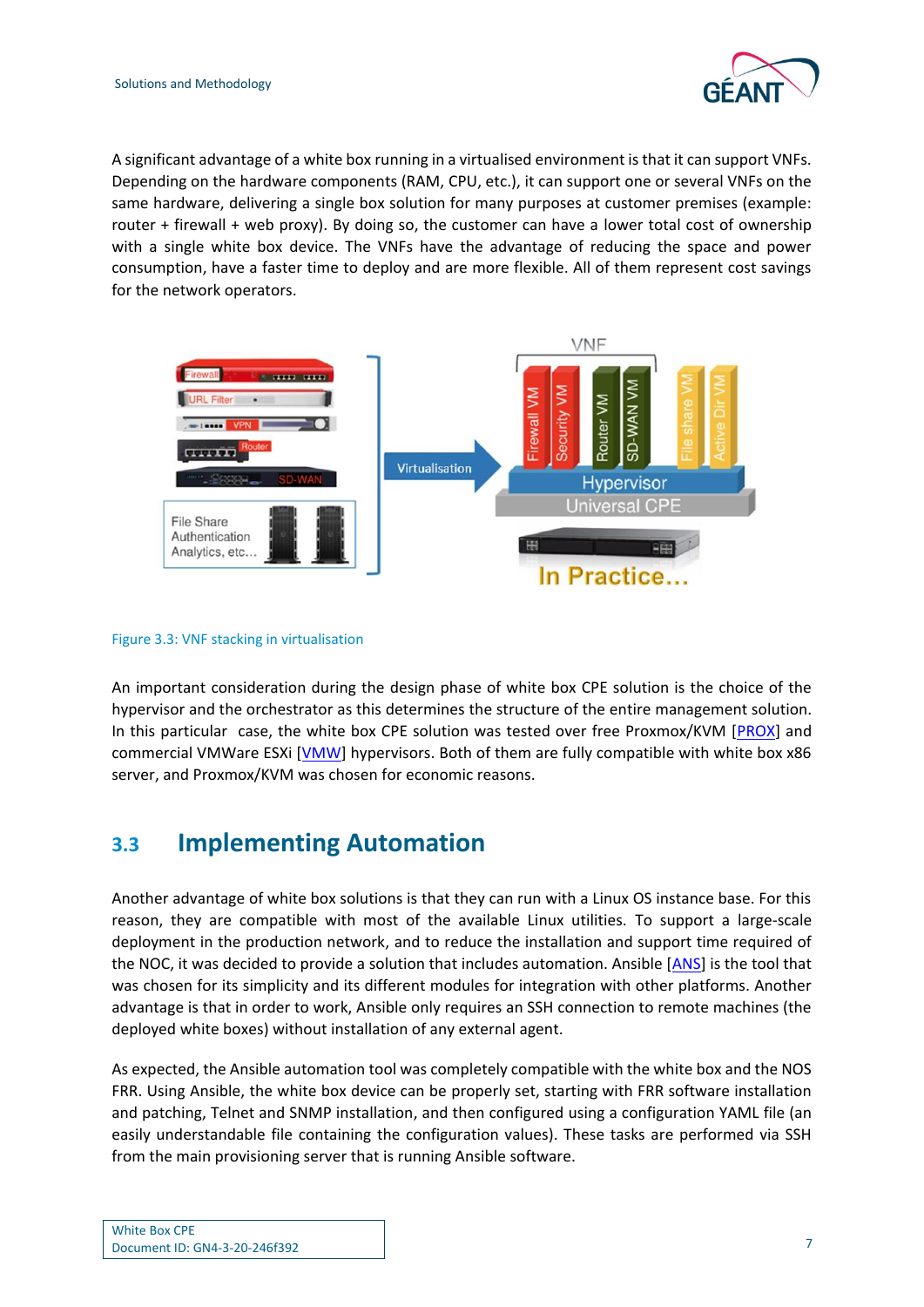

## <span id="page-9-0"></span>**<sup>4</sup> Production Network Results**

Based on the results obtained in the tests, this solution was deployed in the production network of two high schools. The details of these implementations are as follows:

- Deployed in production in two high schools in 2019.
- The white box devices were configured and set by Ansible scripts.
- Reliability: no issues found after four months of use.
- Performance: 1Gb/s without any optimisation.
	- Max 5% CPU | 2 cores | 4G RAM used at virtual CPE level.
	- The following figure shows the bandwidth consumption for almost one day at one of the high schools:



#### <span id="page-9-1"></span>Figure 4.1: White box router CPE bandwidth consumption

Note: when the image was captured, the traffic was limited to 100 Mbps as requested by the client.

The next step for testing would be to add an NFV service to optimise the return on investment. The obvious choice would be a firewall VNF that might enhance network security at the remote site. A firewall could be integrated with the CPE router using the same white box, but logically separated by the virtualisation layer.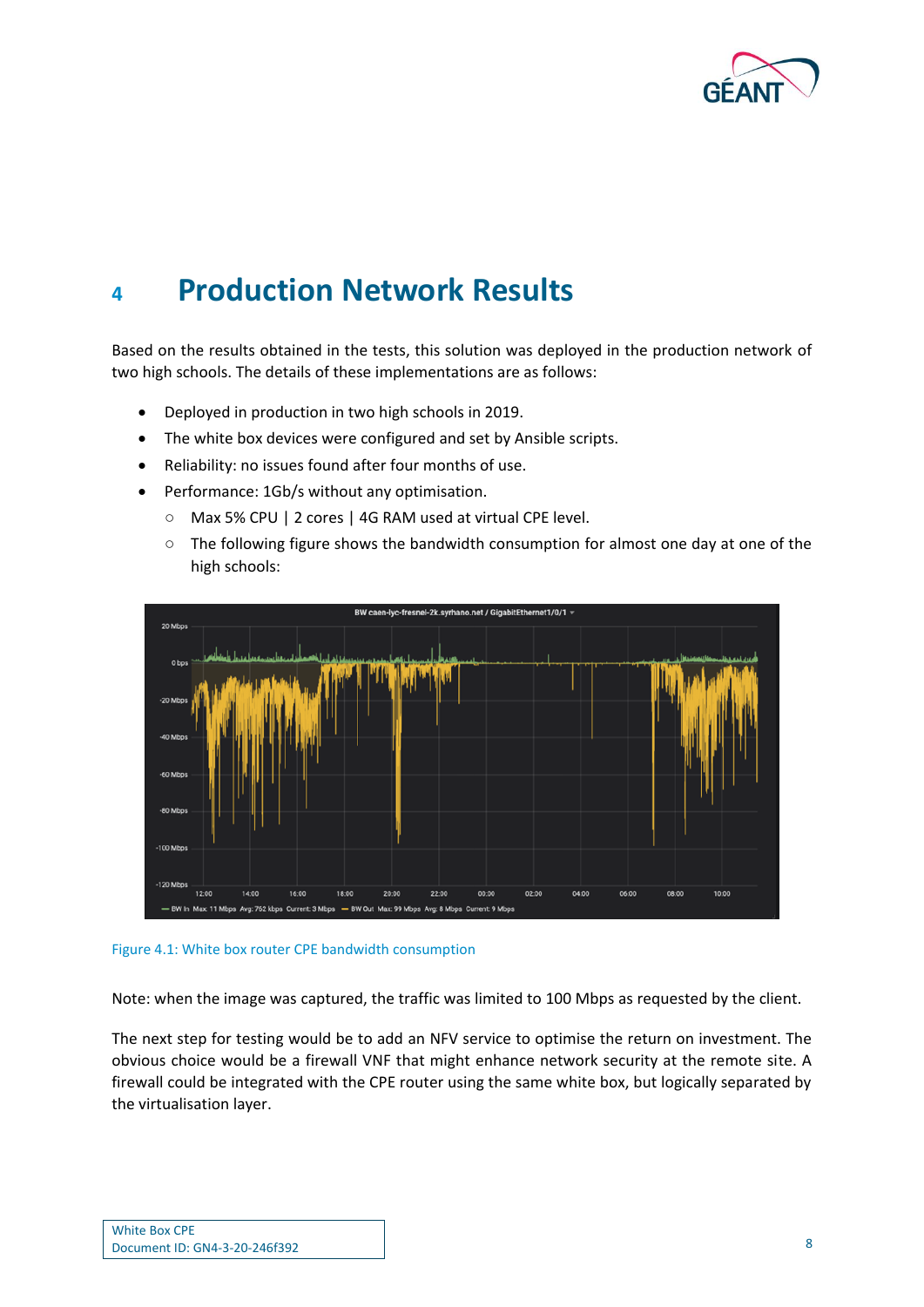

## <span id="page-10-0"></span>**<sup>5</sup> Conclusions**

A white box x86 server has proven to be an effective solution for implementation of a CPE router, not only due to its performance and the IP features that it delivers, but also due to its flexibility which helps tailor the solution according to the specified requirements. Configuring a white box server to run a virtualisation environment allows integration of NFV solutions, and the extension of the network and security services available in a single box. In this way, the amount of delivered services can be increased without increasing the number of devices required at the customer premises. Finally, the integration with open-source automation tools facilitates a more efficient deployment and operation of white box CPEs in large scale networks.

Compared with some of the most popular devices from commercial manufacturers in the networking domain, a white box server usually is a cheaper solution, but at the same time they might not be as cheap as other CPE solutions in the market. However, since the equipment is able to run virtualised environments, the CPE solution can be readily improved by dynamically adding functions that can give a considerable benefit to the economics of the solution by improving the return on investment and provide a better overall total cost of ownership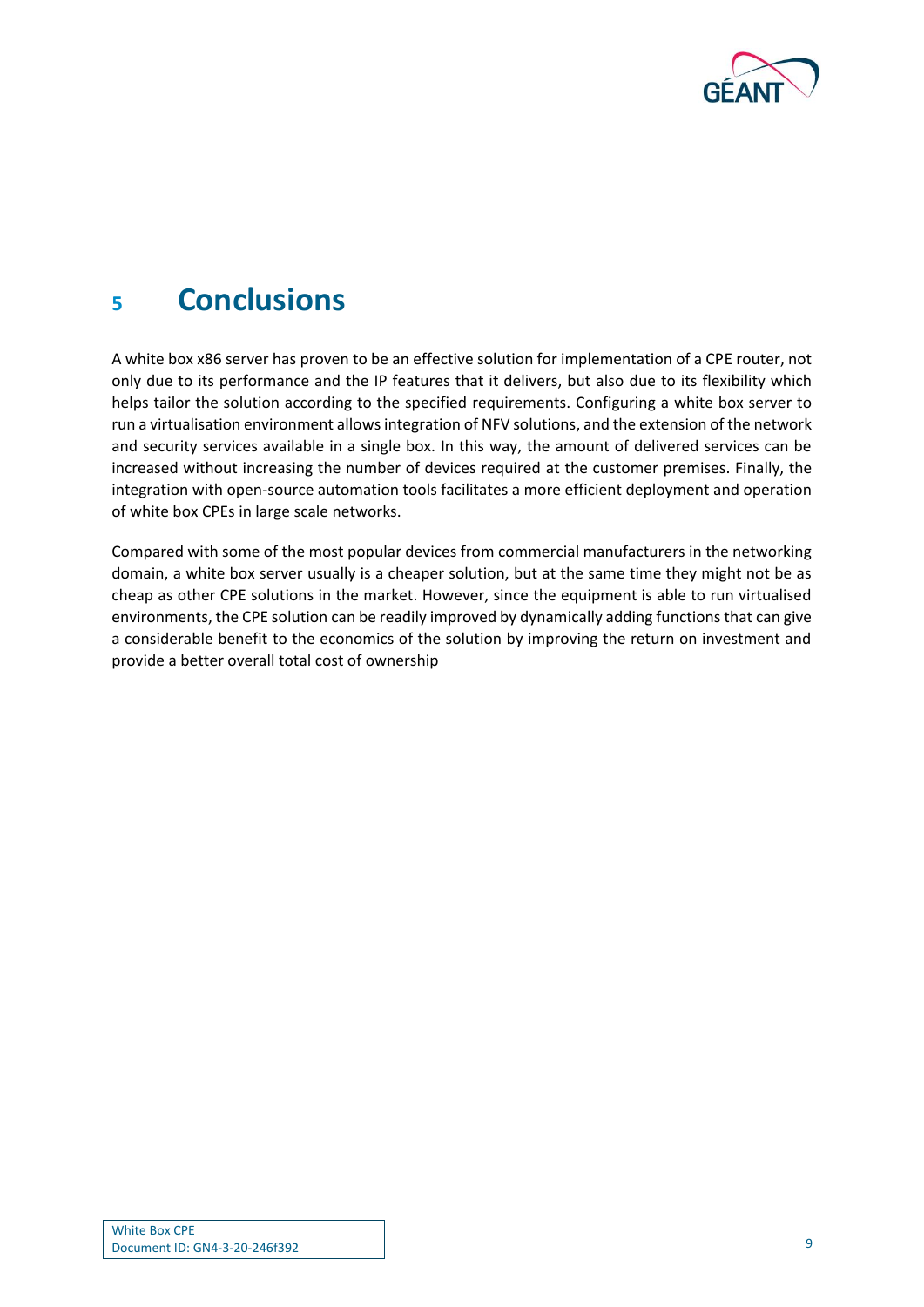

## <span id="page-11-0"></span>**Appendix A FRR CPE router configuration**

FRR uses a configuration file stored in a specific path /etc/frr for the initial configuration of the device. The following extract shows a configuration example of a CPE running BGP with some basic sets of configuration:

```
frr version 7.0
frr defaults traditional
hostname wb1-server
no ip forwarding
no ipv6 forwarding
service integrated-vtysh-config
!
ip route 203.0.113.0/24 10.11.11.2 ens19
!
interface ens19
 description SUBINTERFACE
 ip address 10.7.7.1/24
 ipv6 address 2001:DB8:0:baba::1/64
!
interface ens19.10
 description VLAN10
 ip address 10.10.10.1/24
!
interface ens19.11
 description VLAN 11
 ip address 10.11.11.1/24
!
interface lo
 description LOOPBACK SIMULATING A LAN
 ip address 192.0.1.1/32
 ipv6 address 2001:DB8:0:cafe::cafe/128
!
router bgp 6002
 neighbor 10.10.10.2 remote-as 6001
 !
 address-family ipv4 unicast
   redistribute connected
   neighbor 10.10.10.2 soft-reconfiguration inbound
 exit-address-family
!
```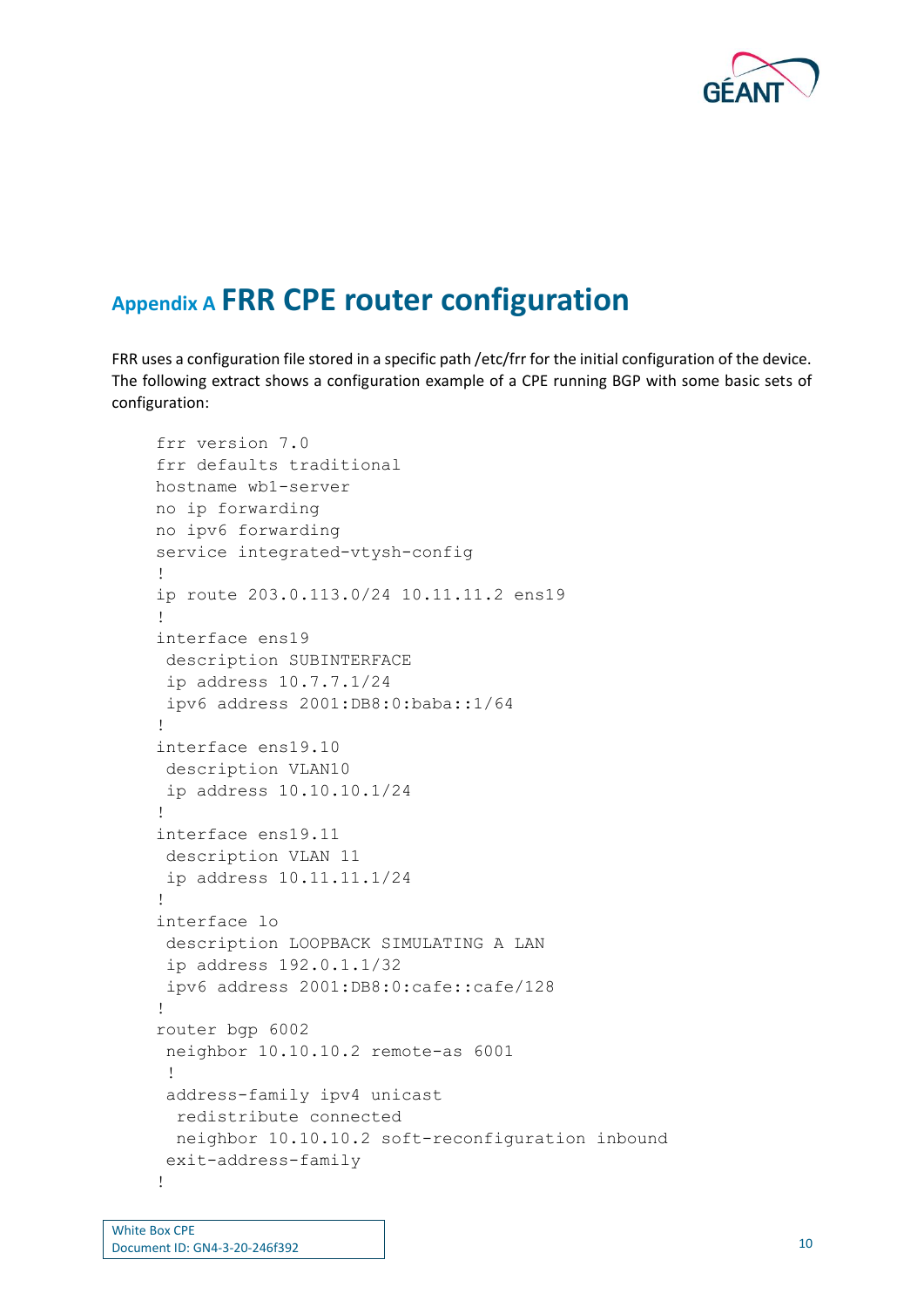FRR CPE router configuration



line vty !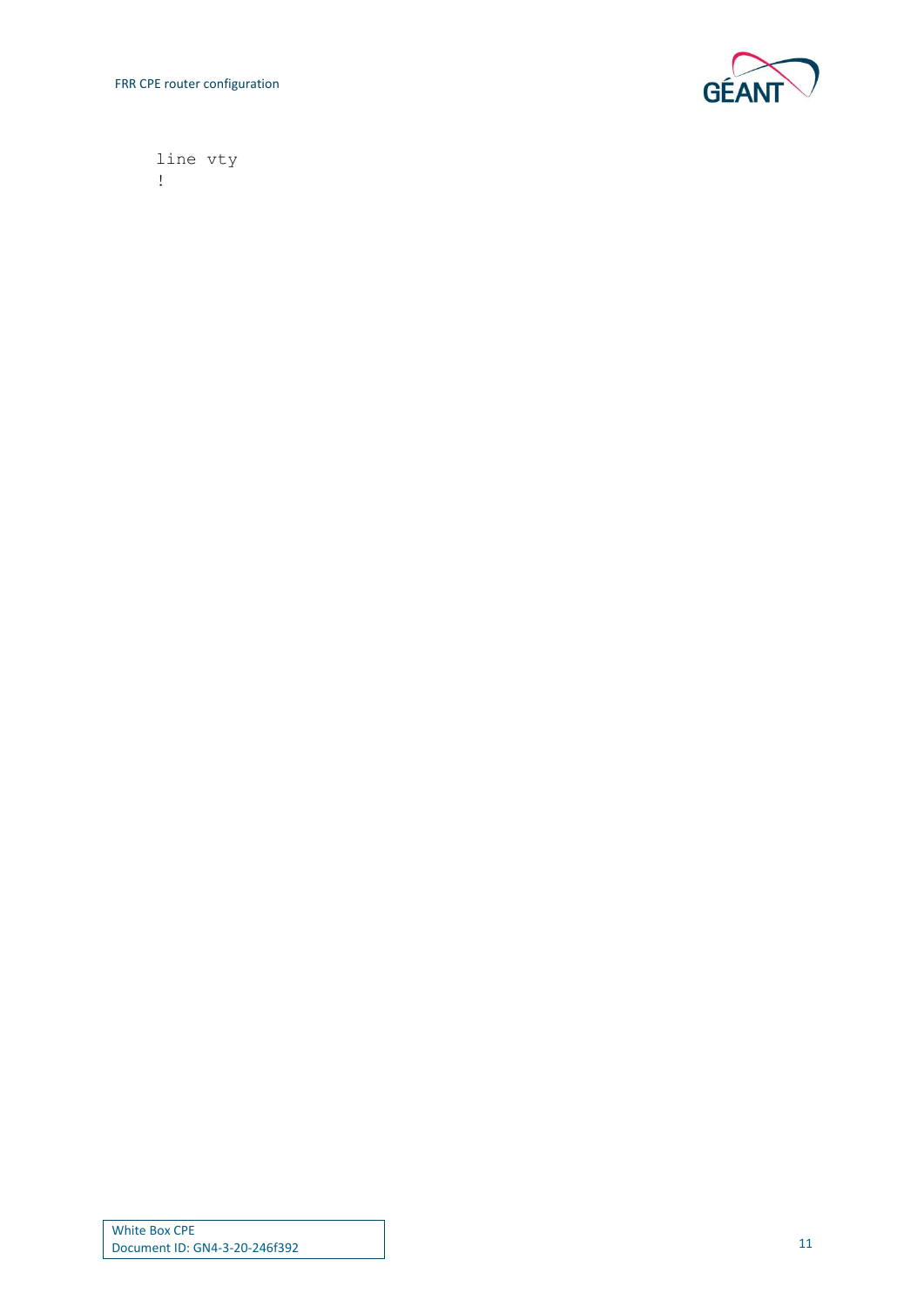

## <span id="page-13-0"></span>**Appendix B Ansible implementation**

In Ansible implementations, the playbook YAML file represents the desired set of instructions that is sent to the machine (CPE router) for provisioning. This playbook can be applied to a single or a list of high schools (list of white boxes) which is described in the *white\_box\_provisioning* file. Moreover, to improve flexibility, it is possible to use variables in the playbook stored in different files (vars\_FRR.basic.yml, etc.). The following extract shows the script of the playbook that was applied for the white box configuration:

```
---- name: FRR Basic Configuration Test
 hosts: white box provisioning
 vars files:
  - vars FRR.basic.yml
   tasks:
     - name: Get current configuration before changes
       fetch:
         src: /etc/frr/frr.conf
         dest: 
/etc/ansible/conf_backups/{{ansible_hostname}}{{ansible_dat
e time.date}}.conf
         mode: 0774
         flat: yes
       become: true
     - name: Configuring WAN int
      shell: vtysh -c 'configure terminal' -c 'interface
{{ifWAN.name}}' -c 'ip address {{ifWAN.ip}}' -c 
'description {{ifWAN.description}}'
       become: true
      when: ifWAN.ip != none and ifWAN.description != none
and ifWAN.name != none
     - name: Configuring LAN int 
      shell: vtysh -c 'configure terminal' -c 'interface
{{ifLAN.name}}' -c 'ip address {{ifLAN.ip}}' -c 
'description {{ifLAN.description}}'
       become: true
      when: ifLAN.ip != none and ifLAN.description != none
and ifLAN.name != none
```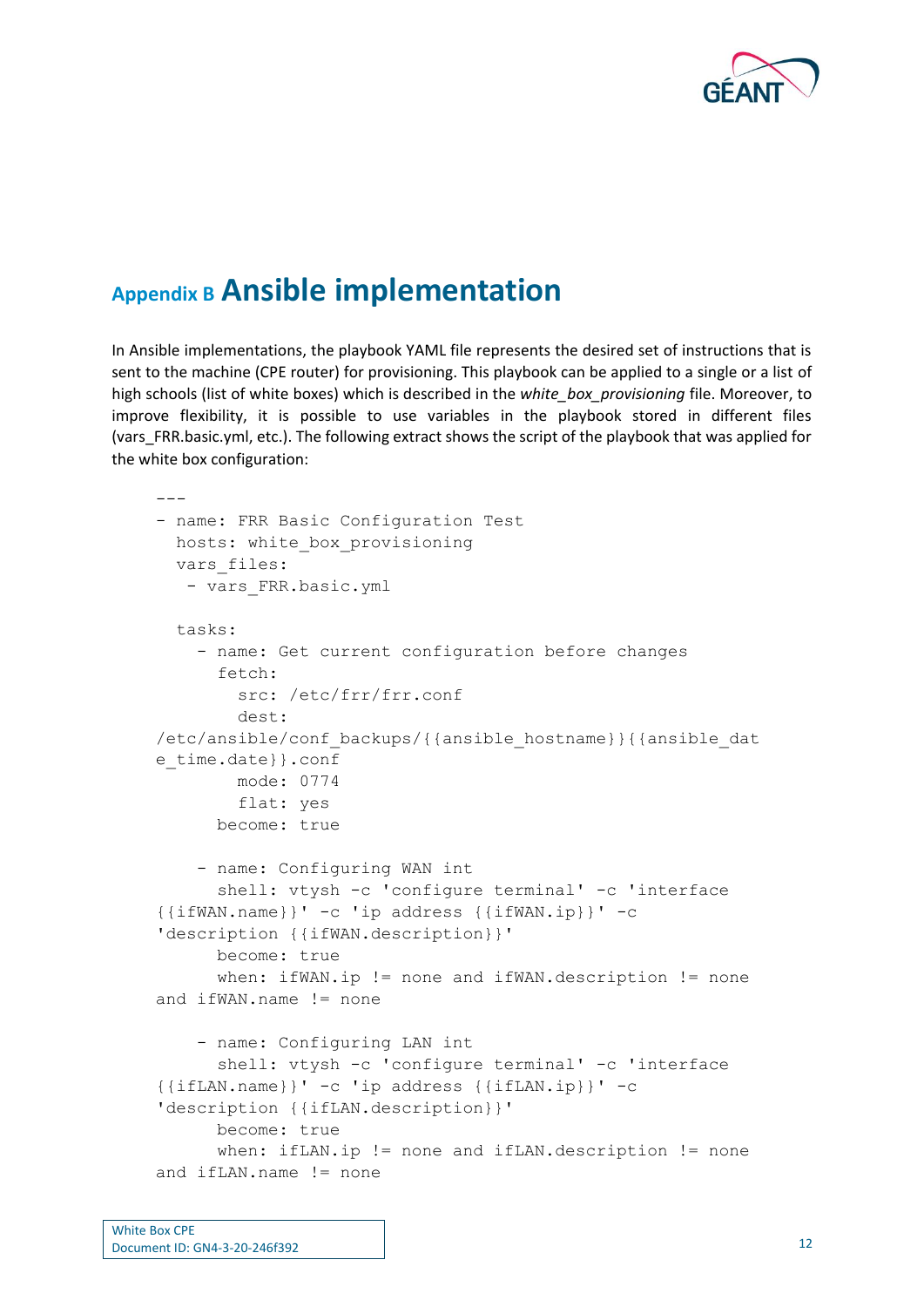

```
 - name: Configuring WAN ipv6
          shell: vtysh -c 'configure terminal' -c 'interface
    {{ifWAN.name}}' -c 'ip address {{ifWAN.ipv6}}'
           become: true
          when: ifWAN.ipv6 != none
         - name: Configuring LAN ipv6
           shell: vtysh -c 'configure terminal' -c 'interface 
    {{ifLAN.name}}' -c 'ip address {{ifLAN.ipv6}}'
           become: true
          when: ifLAN.ipv6 != none
#For the Following task, should change the 203.0.113.0/24
    ... for the default route 0.0.0.0
         - name: Configuring Default Route
           shell: vtysh -c 'configure terminal' -c 'ip route 
    203.0.113.0/24 {{defaultRoute.gateway}} {{ifWAN.name}}'
           become: true
          when: defaultRoute.gateway != none
         - name: Configuring telnet password
           shell: vtysh -c 'configure terminal' -c 'password 
    {{CLIpass.telnetpass}}'
           become: true
          when: CLIpass.telnetpass != none
         - name: Configuring super user password
           shell: vtysh -c 'configure terminal' -c 'enable 
    password {{CLIpass.enablepass}}'
           become: true
           when: CLIpass.enablepass != none
         - name: Installing Telnet and Traceroute
           apt: 
             name: "{{ packages }}" 
             update_cache: yes 
             state: present
           vars:
             packages:
             - telnetd
             - traceroute
           become: true 
         - name: Saving all changes
           shell: vtysh -c 'write'
           become: true
```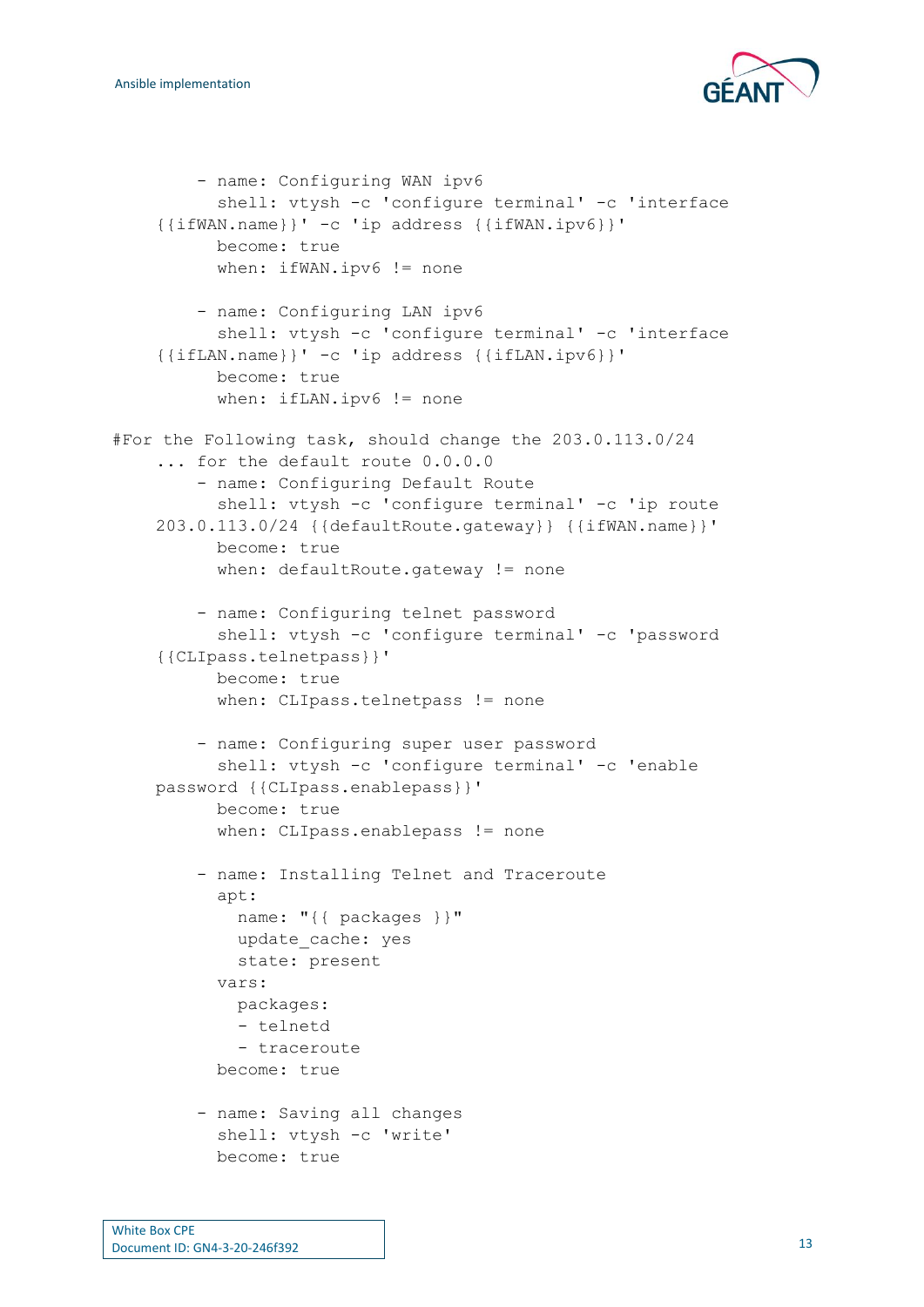

The YAML file defined in the hosts field of the playbook defines the list of white box to which the playbook is applied. The following extract shows the script information in this file (white\_box\_provisioning):

```
[white_box_Caen] 
192.168.XX.XX ansible_user=root ansible_password="my 
password"
[White_box_Rouen]
192.168.YY.YY ansible_user=root ansible_password="my 
password"
```
The vars FRR.basic.yml vars file contains all the variables that are unique for each white box at each High School. Variables such as IP address, hostname, etc. The following extract shows the script information in this file:

```
---# Basic configuration variables
# WAN INTERFACE CONFIGURATION
ifWAN: 
name: ens19
 description: "CPE-B_to_PEs"
 ip: 
 ipv6: 
# LAN INTERFACE CONFIGURATION
ifLAN: 
 name: ens20
 description: "HIGH SCHOOL CAEN CPE-B LAN"
 ip: 192.168.12.1/24
 ipv6:
CLIpass:
 telnetpass: "my password"
 enablepass:
# Advanced configuration variables
# SUB-INTERFACES AND VLANS CONFIGURATION
subIF:
l2if: ens19
vlan1: 10
v1ip: 192.168.251.3/24
 v1desc: "CPE-B to PE-A Service"
 vlan2: 11
 v2ip: 192.168.252.2/24
```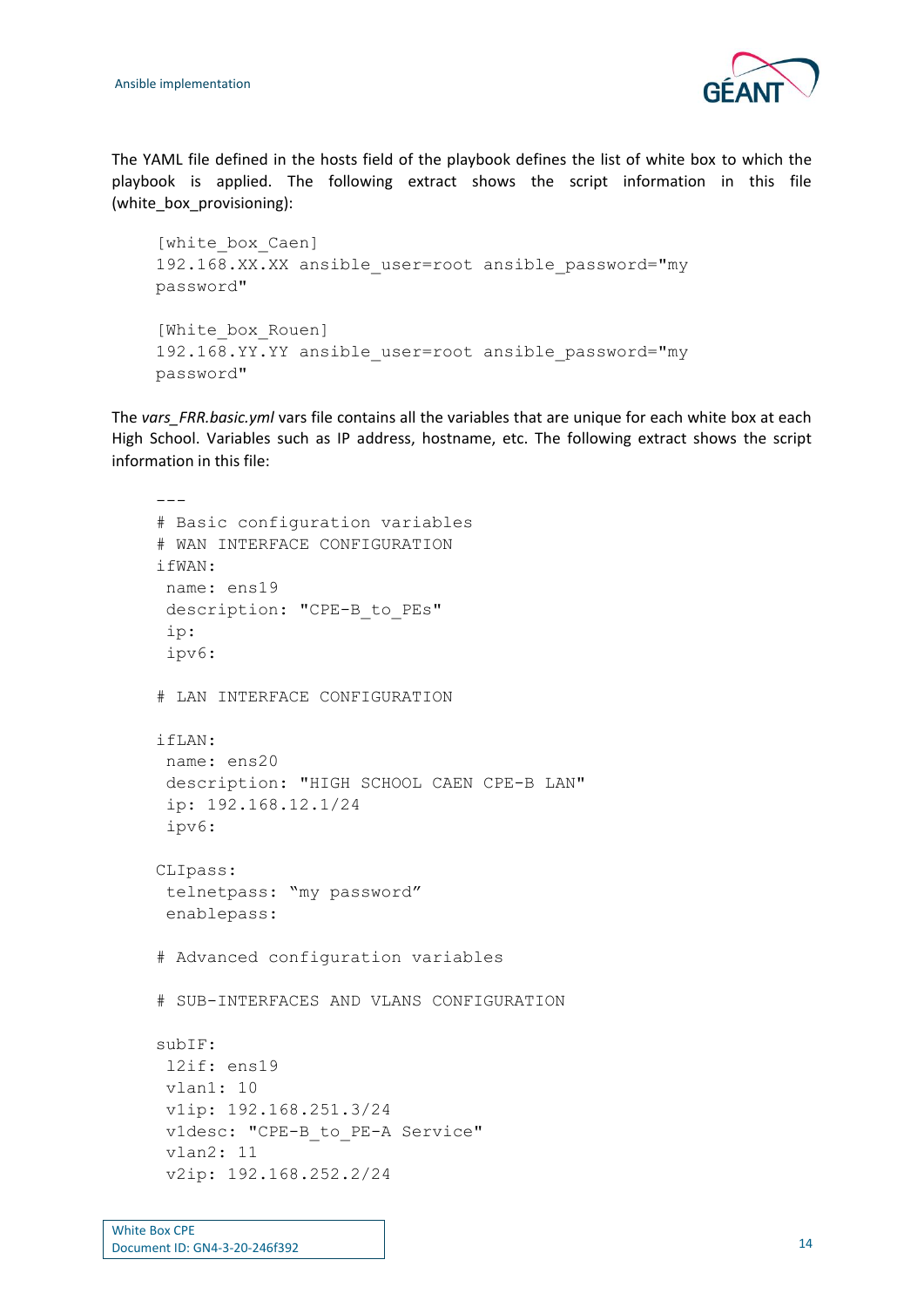

```
v2desc: "CPE-B_to_PE-B Management"
routerBGP:
asn: 6002 
neighbor1: 192.168.251.1
neighbor2: 
remoteas1: 6001
remoteas2: 
network:
redis: connected
ipv4: "yes"
 ipv6: ""
```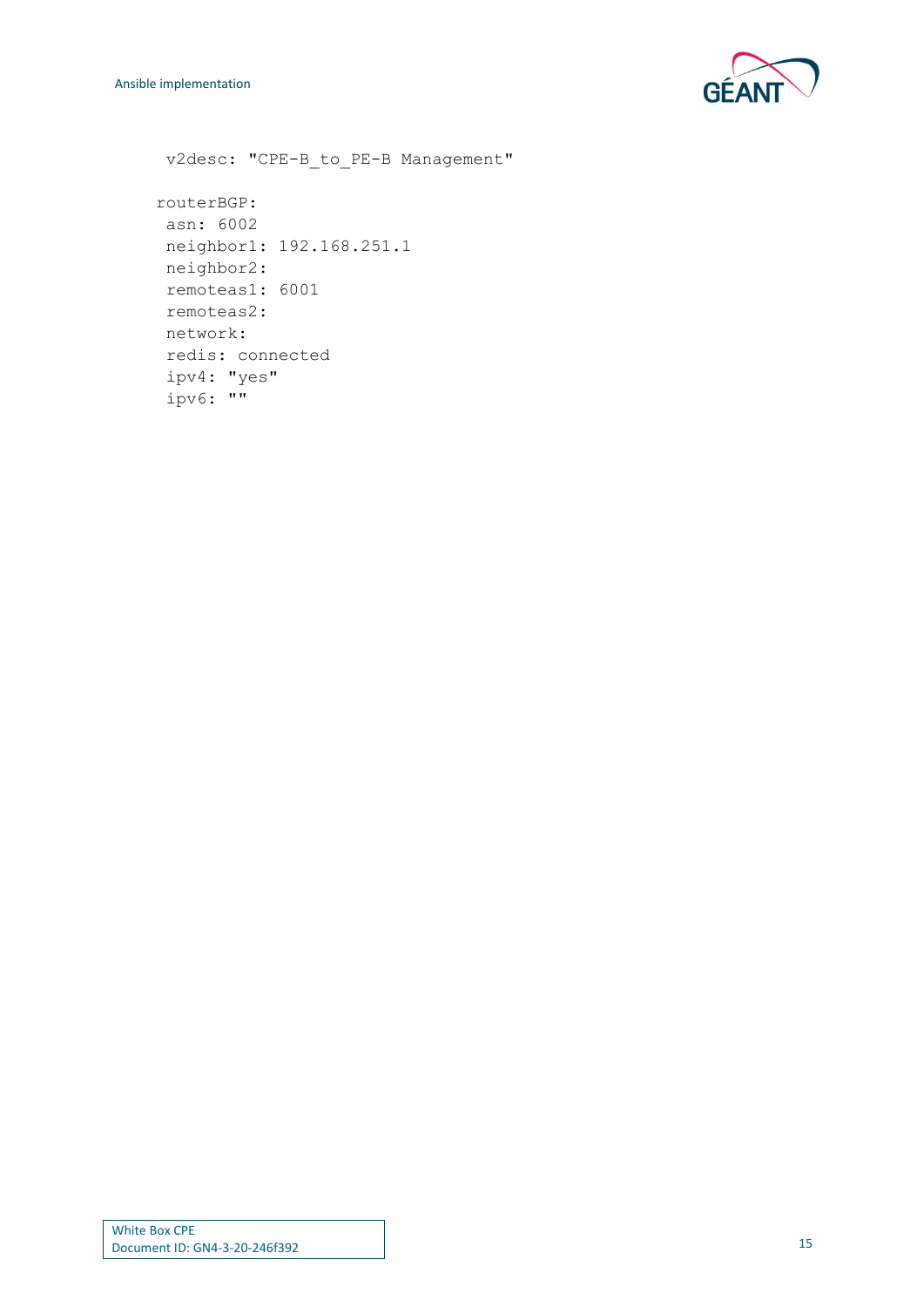

# <span id="page-17-0"></span>**References**

<span id="page-17-10"></span><span id="page-17-9"></span><span id="page-17-8"></span><span id="page-17-7"></span><span id="page-17-6"></span><span id="page-17-5"></span><span id="page-17-4"></span><span id="page-17-3"></span><span id="page-17-2"></span><span id="page-17-1"></span>

| [ANS]    | Ansible automation tool                                              |
|----------|----------------------------------------------------------------------|
|          | https://www.ansible.com/products/automation-platform                 |
| [CNT]    | Cumulus Networks operating system                                    |
|          | https://cumulusnetworks.com/                                         |
| $[D6.3]$ | Deliverable D6.3 White Box Evaluation                                |
|          | https://www.geant.org/Projects/GEANT_Project_GN4-                    |
|          | 3/GN43_deliverables/D6-3_White-Box-Evaluation.pdf                    |
| [FRR]    | Free Range Routing operating system                                  |
|          | https://frrouting.org/                                               |
| [RN]     | Région Normandie                                                     |
|          | https://www.normandie.fr/                                            |
| [SYVIK]  | <b>SYVIK Regional Network</b>                                        |
|          | https://www.criann.fr/reseau-syvik/                                  |
| [PROX]   | Proxmox virtual environment                                          |
|          | https://www.proxmox.com/en/                                          |
| [TCO]    | White box TCO calculator                                             |
|          | https://www.geant.org/Resources/Documents/GN4-3 White-               |
|          | Paper_White-Box-TCO.pdf                                              |
| [VEP]    | Dell VEP 4600 server                                                 |
|          | https://www.dell.com/en-us/work/shop/povw/virtual-edge-platform-4600 |
| [VMW]    | WMWare ESXi hypervisor                                               |
|          | https://www.vmware.com/cloud-solutions.html                          |